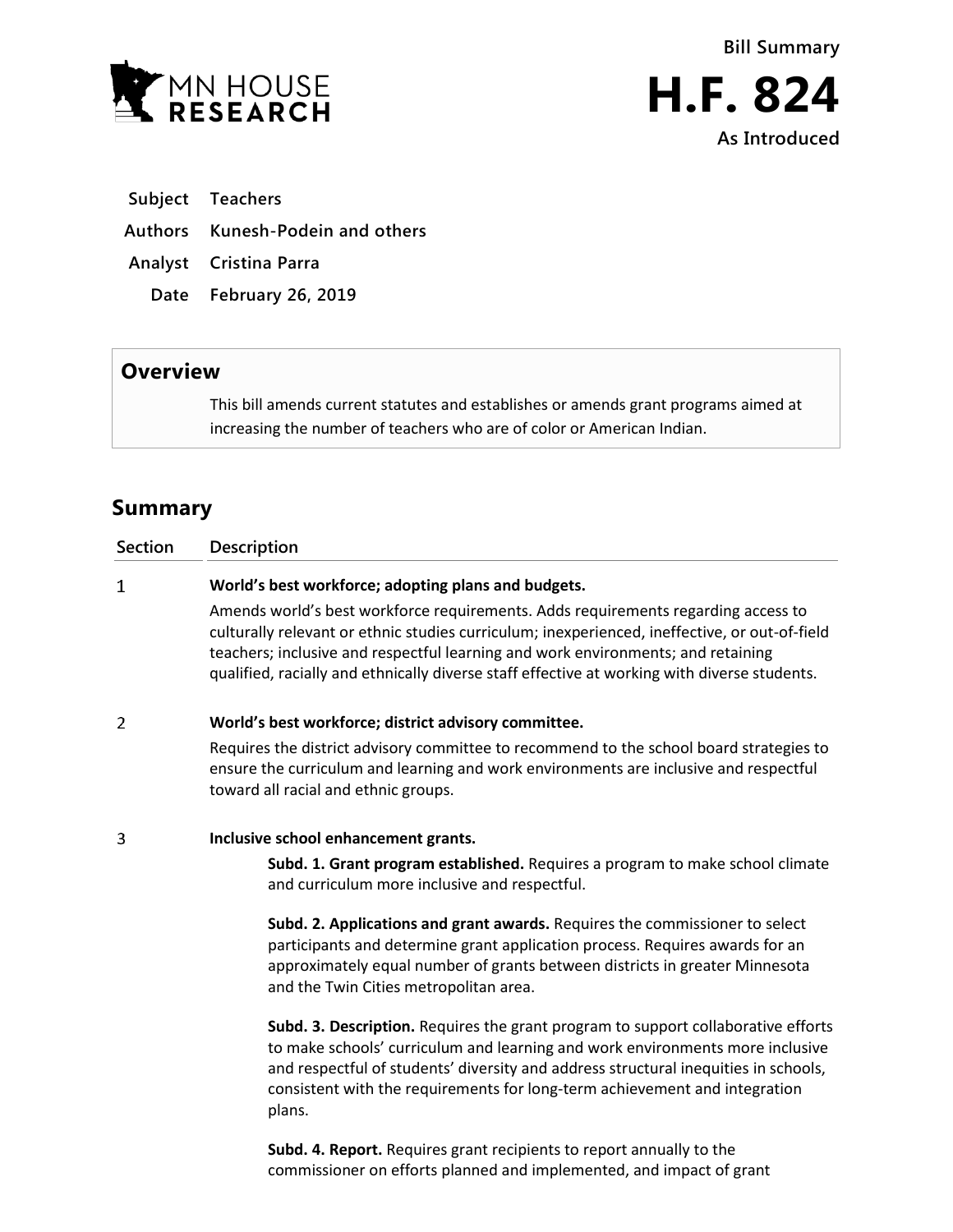recipient's efforts as perceived by racially and ethnically diverse stakeholders, and areas for improvement.

### 4 **Increasing the percentage of teachers of color and American Indian teachers in Minnesota.**

**Subd. 1. Purpose.** States purpose of addressing students' and families' persistent inequitable access to diverse teachers by setting short-term and long-term goals.

**Subd. 2. Equitable access to diverse teachers.** States that the percentage of teachers who are of color or American Indian in Minnesota should increase at least two percentage points per year to have a teaching workforce that more closely reflects the state's student population and ensure all students have access to effective and diverse teachers by 2040.

**Subd. 3. Rights not created.** States that attainment goal does not exclude other goals and does not confer a right or create a claim for any person.

**Subd. 4. Reporting.** Requires PELSB to collaborate with the Minnesota Department of Education (MDE) and the Office of Higher Education (OHE) to summarize reports from the programs they administer and other programs aimed at increasing the racial and ethnic diversity of the state's teacher workforce. Requires the board to report on the effectiveness of the programs, and make recommendations every odd-numbered year.

#### 5 **Teacher licensure assessments; tests.**

Requires an employing school or district to verify through a Tier 3 teacher's performance the teacher's skills in reading, writing, and math for teaching in the licensure field so the teacher may obtain a Tier 4 license. Requires testing centers to provide monthly opportunities for untimed skills examinations and advertise these opportunities on the test registration website.

#### 6 **Come teach in Minnesota hiring bonuses.**

**Subd. 1. Purpose.** States purpose of establishing a program to support districts and schools recruiting and offering hiring bonuses for licensed teachers from another state to meet staffing needs in shortage areas in economic development regions in Minnesota.

**Subd. 2. Eligibility.** Requires districts or schools to verify that the hiring bonus is given to teachers licensed in another state who qualify for a Tier 3 license, have moved to the economic development region where they were hired, and belong to a racial or ethnic group that is underrepresented among teachers.

**Subd. 3. Bonus amount.** Allows districts or schools to offer eligible teachers a signing and retention bonus of up to \$5,000. Eligible teachers who meet a licensure shortage area in an economic development region may be offered up to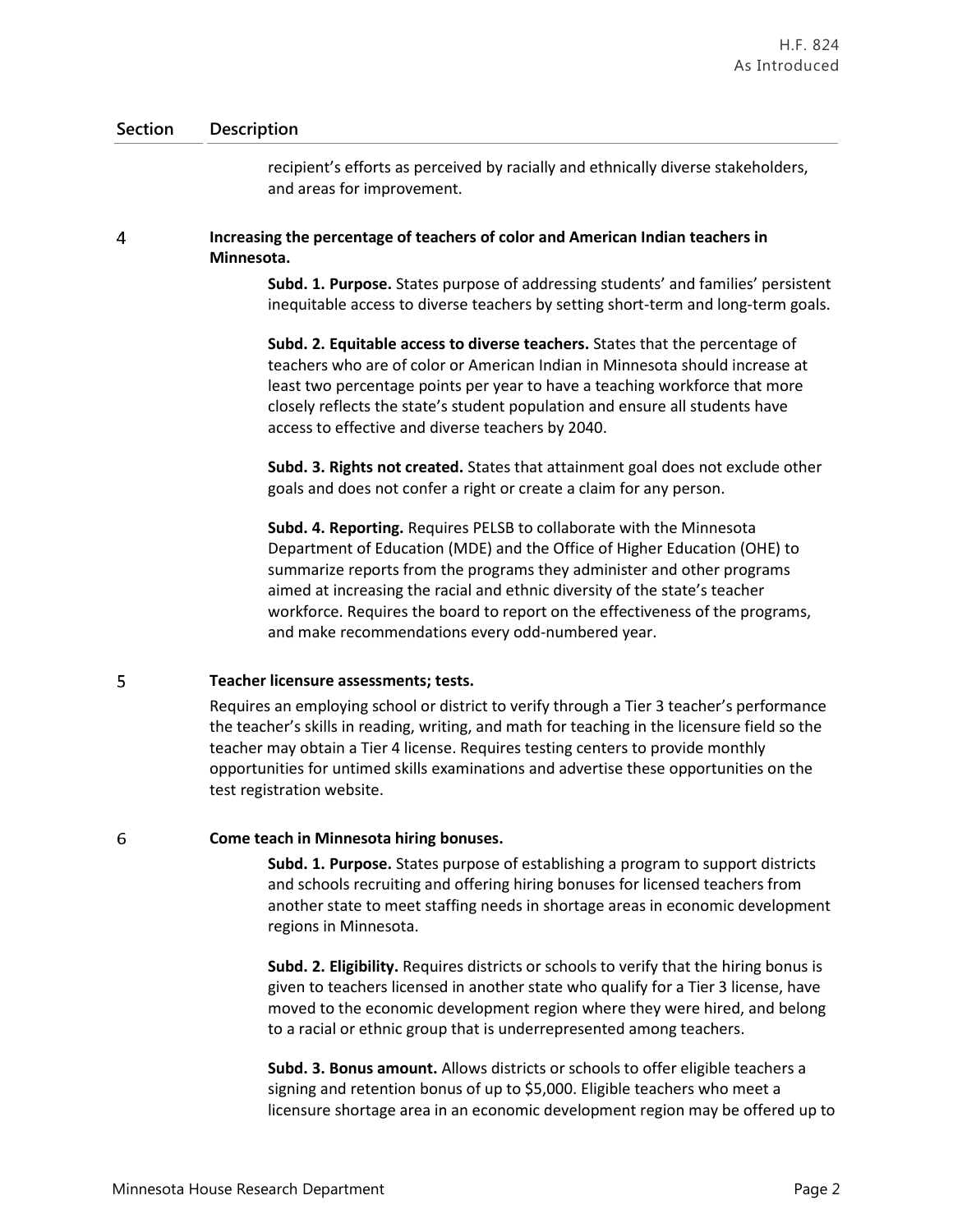\$8,000. Requires districts or schools to pay teachers half of the bonus when the teachers start employment, and half after four years of service. A teacher that does not complete the first year after receiving the hiring bonus must repay the bonus.

**Subd. 4. Administration.** Requires the commissioner to establish a process for districts or schools to seek reimbursement for hiring bonuses.

#### $\overline{7}$ **Grants to prepare Indian teachers; establishment.**

Requires grantees to enter into contracts with tribal, technical, and community colleges and four-year postsecondary institutions to identify and provide grants to students interested in the field of education. Allows a grantee to contract with partner institutions to provide professional development and supplemental services to a tribal, technical, or community college or four-year postsecondary institution.

#### 8 **Grants to prepare Indian teachers; grant amount.**

Removes student loans from list of allowable uses for grants.

#### 9 **Grants to prepare Indian teachers; information to student applicants.**

Makes technical change corresponding to removal of student loans from list of allowable uses for grants. Requires that information provided to student applicants be acquired and updated by contract partner institutions of recipients.

#### 10 **Grants to prepare Indian teachers; eligibility for scholarships.**

Amends eligibility for scholarships. Requires an applicant to have origins in any of the original peoples of North America and maintain cultural identification through tribal affiliation or community recognition. Expands eligibility to include students or employees of contracted partner institutions. Eliminates language related to student loans. Establishes priority for a student who is tribally enrolled and then to first- and secondgeneration descendants.

#### 11 **Grants to prepare Indian teachers; eligible programming.**

Requires grantee institutions and contracted partner institutions to provide scholarships to students progressing toward educational goals in any area of licensure, including a degree in listed areas. Requires grantees or their contracted partner institutions to hire an American Indian work-study student or other American Indian staff to work on recruitment. Requires at least 80 percent of grants to be used for student scholarships, and no more than 20 percent to be used for recruitment or administration.

#### 12 **Collaborative urban and greater Minnesota educators of color grant program.**

**Subd. 1. Purpose.** States purpose of supporting recruitment, retention, and induction of teacher candidates who are of color or American Indian in collaboration with local schools and communities to address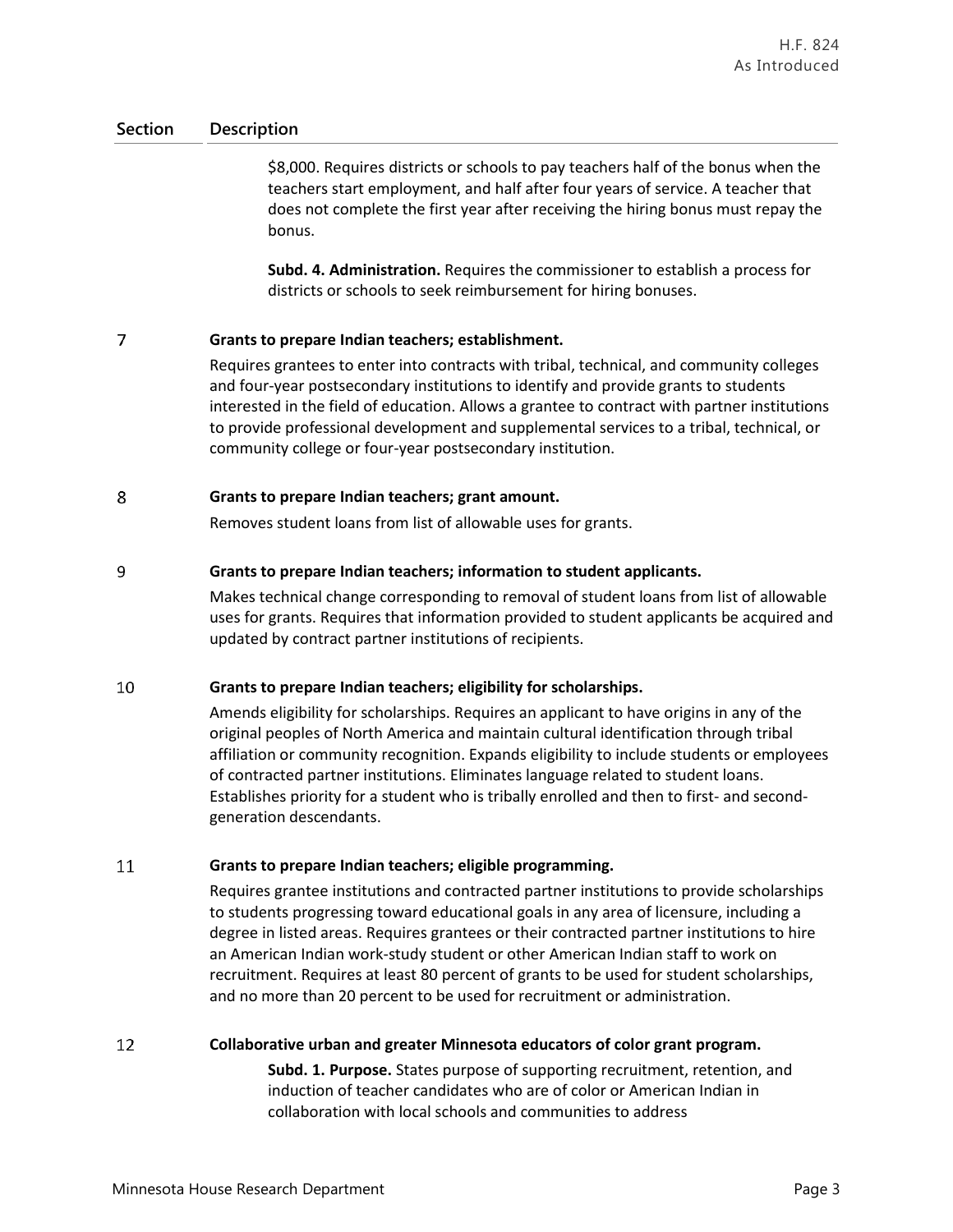underrepresentation and ensure all students have access to effective and diverse teachers.

**Subd. 2. Competitive grants.** Requires Professional Educator Licensing and Standards Board (PELSB) to award grants to postsecondary institutions offering teacher preparation programs. Sets criteria for grants. Requires board to give priority to past recipients that have been successful.

**Subd. 3. Grant program administration.** Allows PELSB to enter into an agreement with the OHE to establish and administer the grant process. Allows grant money to be used over a two- to four-year period.

**Subd. 4. Account established.** Creates a collaborative urban and greater Minnesota educator of color account in the special revenue fund.

**Subd. 5. Report.** Requires a recipient to report to the legislature and the board on the use of funds and outcomes. Requires board to report to the public a summary of activities, outcomes, and sharing of effective practices.

#### 13 **Grow your own pathways to teacher licensure grants.**

**Subd. 1. Purpose.** States purpose of developing or expanding Grow Your Own teacher programs.

**Subd. 2. Definition.** Defines "Grow Your Own programs."

**Subd. 3. Nonconventional teacher residency programs.** Allows districts, charter schools, and cooperatives to apply for grants. Requires programs to provide tuition scholarships or stipends to enable employees or community members who are of color or American Indian to participate in a nonconventional teacher preparation program. Requires funded programs to have at least 50 percent of persons in residency program be of color or American Indian. Allows districts and charter schools to require candidates to commit to teach in the district or school for up to five years, as condition of financial support.

**Subd. 4. Expanded Grow Your Own programs.** Allows certain entities to apply for grants to provide financial assistance, mentoring, and other experiences to enable persons who are of color or American Indian to become teachers. Specifies allowable uses for grant funds. Allows school districts, charter schools, and Head Start programs to require candidates to commit to teach in the district or school for up to five years, as condition of financial support.

**Subd. 5. Grant procedure.** Requires applicants to use commissioner's procedure to apply for grants. Requires grant recipients to ensure that percentage of participants who are of color or American Indian is at least equivalent to the percentage of enrolled students who are of color or American Indian. Sets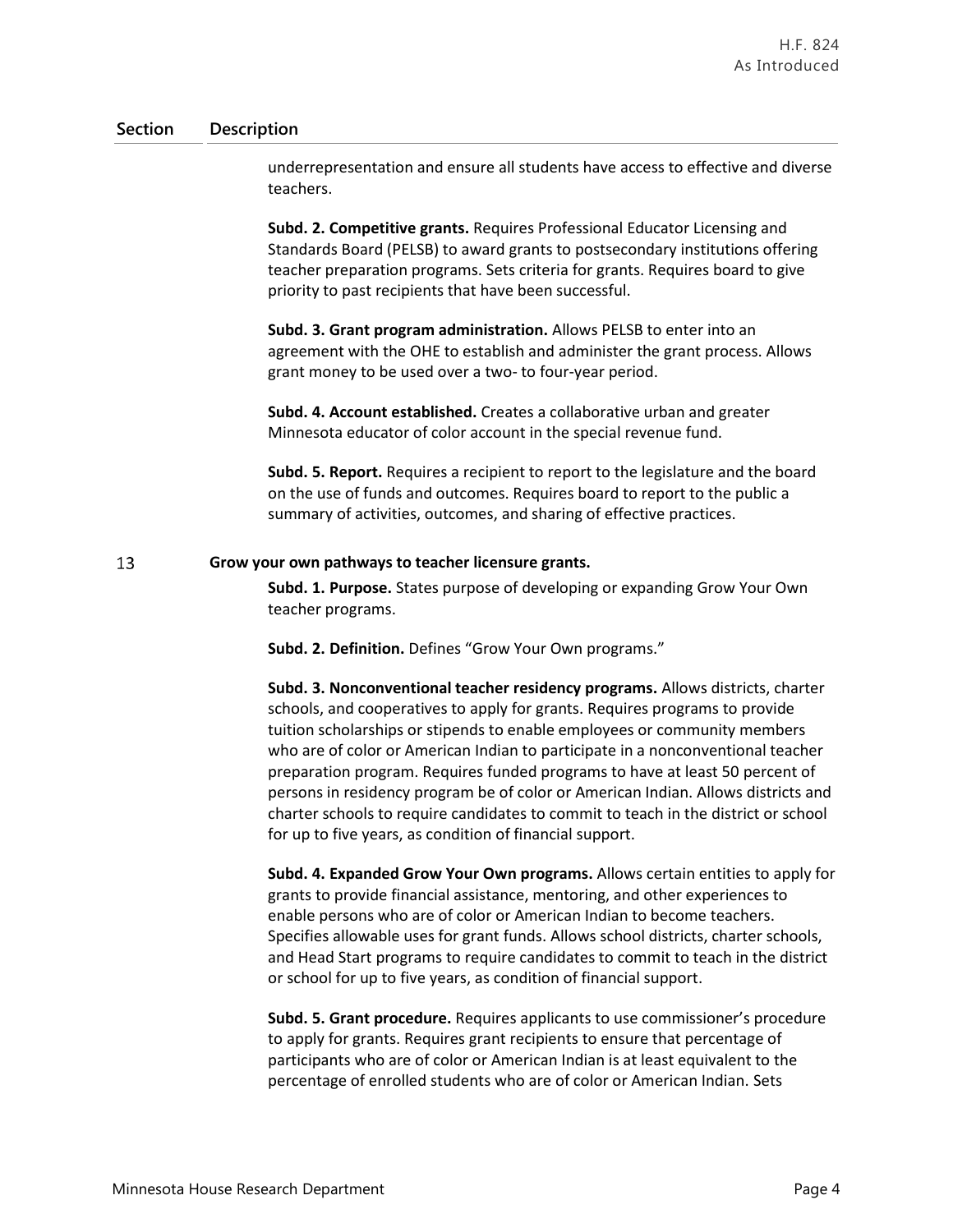timeline for application submission and award notification. Requires grants to be spent within 18 months of receipt.

**Subd. 6. Report.** Requires programs to report annually to the commissioner on their activities, and commissioner to publish annual summary report.

#### 14 **Teacher mentorship and retention of effective teachers.**

**Subd. 1. Teacher mentoring, induction, and retention programs.** Encourages school districts to develop mentoring programs for teachers who are American Indian or in license shortage areas. Requires teacher mentoring programs to be aligned with existing teacher evaluation and peer review processes. Allows a district to use staff development revenue to pay a stipend to a mentor, and for certain other activities. Allows achievement and integration funding for mentoring activities. Allows schools or districts to negotiate additional retention strategies or protection from layoffs for teachers of color or teachers who are American Indian.

**Subd. 2. Applications.** Allows a coalition of schools, teachers, or nonlicensed educators to apply for grant funds. Requires approved applications to reflect professional development and retention components, to the extent practicable.

**Subd. 3. Criteria for selection.** Adds a commitment to retain teachers who are American Indian as grant criteria.

**Subd. 6. Report.** Requires recipients to report to PELSB on program efforts and impacts.

#### 15 **Postsecondary enrollment; courses according to agreements.**

Expands eligibility for grants to develop introduction to teaching courses. Expands reporting requirements for grant recipients.

#### 16 **Achievement and integration; plan implementation; components.**

Allows achievement and integration plan to include recruitment and retention of specified staff from racial and ethnic backgrounds represented in the student population. Requires plan to include strategies to make curriculum and environments more inclusive and respectful of diversity and address structural inequities. Provides examples of activities that may be included in plans.

#### 17 **Aspiring Minnesota teachers of color scholarship program.**

**Subd. 1. Scholarship program established.** Establishes scholarship program for undergraduates or graduate students preparing to become teachers, who belong to underrepresented racial or ethnic groups and demonstrate financial need.

**Subd. 2. Eligibility.** Sets eligibility requirements.